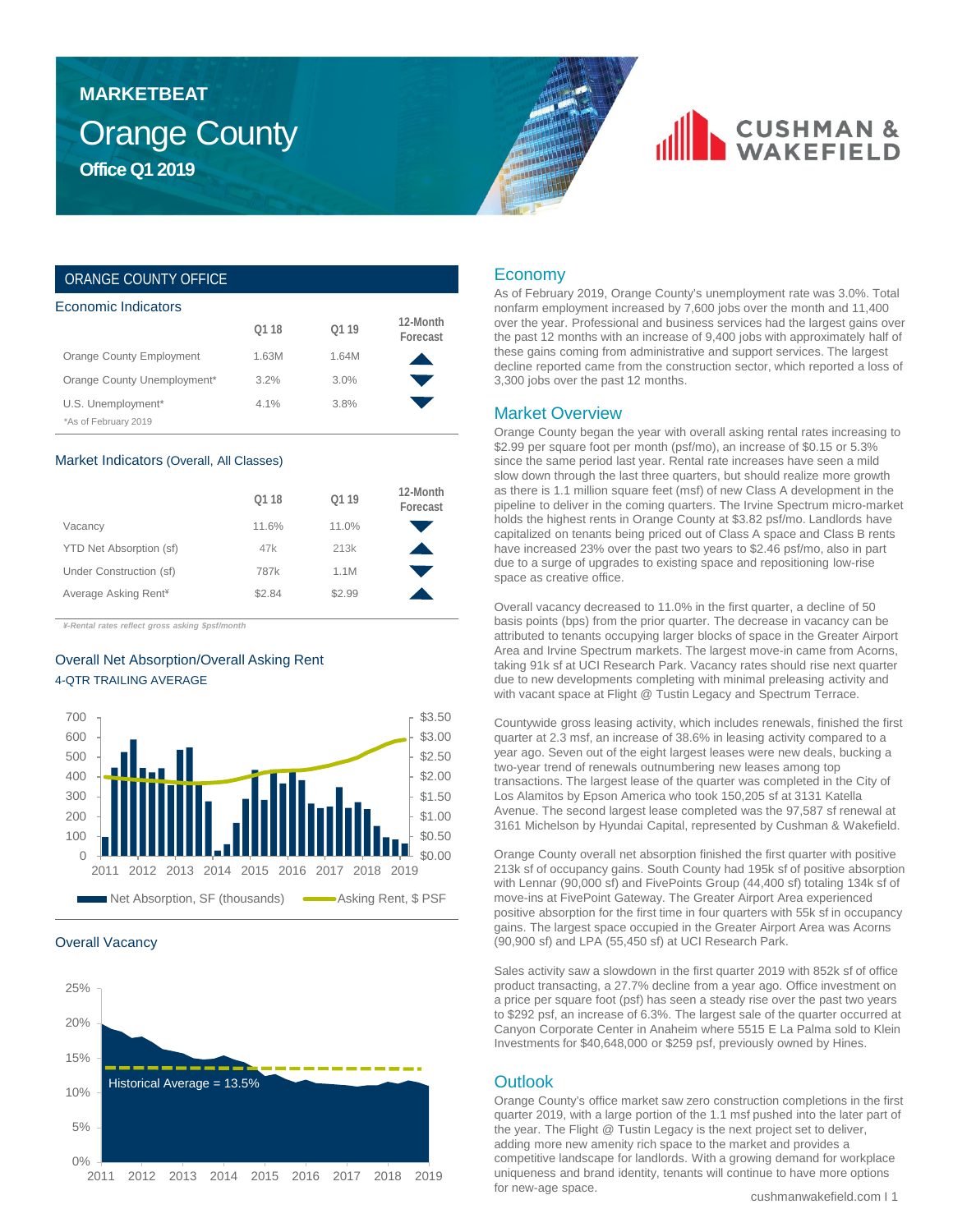## Orange County **MARKETBEAT Office Q1 2019**

# CUSHMAN &

| SUBMARKET                                  | <b>INVENTORY</b><br>(SF) | <b>SUBLET</b><br><b>VACANT</b><br>(SF) | <b>DIRECT</b><br><b>VACANT</b><br>(SF) | OVERALL<br><b>VACANCY</b><br><b>RATE</b> | <b>YTD</b><br><b>DIRECT NET</b><br><b>ABSORPTION</b><br>(SF) | <b>YTD</b><br><b>OVERALL NET</b><br><b>ABSORPTION</b><br>(SF) | **YTD<br><b>ACTIVITY</b><br>(SF) | <b>LEASING UNDER CNSTR</b><br>(SF) | OVERALL<br><b>AVERAGE</b><br><b>ASKING RENT</b><br>(ALL CLASSES)* | <b>DIRECT</b><br>AVERAGE<br><b>ASKING RENT</b><br>(CLASS A) |
|--------------------------------------------|--------------------------|----------------------------------------|----------------------------------------|------------------------------------------|--------------------------------------------------------------|---------------------------------------------------------------|----------------------------------|------------------------------------|-------------------------------------------------------------------|-------------------------------------------------------------|
| South Santa Ana                            | 1,936,514                | 19,703                                 | 252,913                                | 14.1%                                    | 28,197                                                       | 42,763                                                        | 8,164                            | $\overline{0}$                     | \$2.74                                                            | \$2.84                                                      |
| Costa Mesa                                 | 5,464,005                | 113,049                                | 762,942                                | 16.0%                                    | 24,756                                                       | $-686$                                                        | 71,533                           | $\circ$                            | \$3.10                                                            | \$3.45                                                      |
| Newport Beach                              | 8,020,306                | 46,229                                 | 633,431                                | 8.5%                                     | $-24,640$                                                    | $-33,913$                                                     | 101,787                          | $\mathbf 0$                        | \$3.34                                                            | \$3.34                                                      |
| Irvine                                     | 23,609,518               | 121,018                                | 3,068,077                              | 13.5%                                    | 87,774                                                       | 46,306                                                        | 672,058                          | $\mathbf 0$                        | \$3.26                                                            | \$3.43                                                      |
| <b>GREATER AIRPORT AREA/CBD 39,030,343</b> |                          | 299,999                                | 4,717,363                              | 12.9%                                    | 116,087                                                      | 54,470                                                        | 853,542                          | $\mathbf{0}$                       | \$3.22                                                            | \$3.38                                                      |
| Irvine Spectrum                            | 10,044,357               | 186,496                                | 801,490                                | 9.8%                                     | 310,662                                                      | 308,518                                                       | 235,212                          | 709,151                            | \$3.82                                                            | \$3.94                                                      |
| Lake Forest/R.S. Margarita                 | 2,680,958                | 1,682                                  | 167,923                                | 6.3%                                     | $-43,737$                                                    | $-43,737$                                                     | 4,530                            | $\mathbf 0$                        | \$2.37                                                            | \$2.50                                                      |
| Laguna Hills/Aliso Viejo                   | 4,296,977                | 20,756                                 | 503,303                                | 12.2%                                    | $-60,250$                                                    | $-64,098$                                                     | 68,420                           | $\mathbf 0$                        | \$3.12                                                            | \$3.28                                                      |
| Laguna Niguel/Laguna Beach                 | 574,657                  | 3,000                                  | 37,866                                 | 7.1%                                     | 3,337                                                        | 337                                                           | 4,412                            | $\mathbf 0$                        | \$2.75                                                            | \$3.15                                                      |
| Mission Viejo                              | 1,289,140                | 1,000                                  | 102,349                                | 8.0%                                     | $-2,575$                                                     | $-2,575$                                                      | 12,043                           | $\mathbf 0$                        | \$2.59                                                            | \$2.88                                                      |
| S.J. Cap/S. Clemente/Dana Point            | 1,274,048                | $\mathbf{0}$                           | 35,160                                 | 2.8%                                     | $-3,642$                                                     | $-3,642$                                                      | $\mathbf 0$                      | $\circ$                            | \$2.30                                                            | N/A                                                         |
| <b>SOUTH COUNTY</b>                        | 20,160,137               | 212,934                                | 1,648,091                              | 9.2%                                     | 203,795                                                      | 194,803                                                       | 324,617                          | 709,151                            | \$3.32                                                            | \$3.62                                                      |
| Seal Beach                                 | 310,241                  | $\circ$                                | 24,504                                 | 7.9%                                     | 3,015                                                        | 6,626                                                         | 14,949                           | $\mathbf 0$                        | \$3.29                                                            | \$3.29                                                      |
| Westminster                                | 262,284                  | $\overline{0}$                         | 11,129                                 | 4.2%                                     | $-1,309$                                                     | $-1,309$                                                      | 8,392                            | $\mathsf{O}\xspace$                | \$2.23                                                            | N/A                                                         |
| Huntington Beach                           | 1,303,980                | $\overline{0}$                         | 101,779                                | 7.8%                                     | $-5,015$                                                     | $-5,015$                                                      | 26,271                           | $\mathbf 0$                        | \$2.95                                                            | \$3.19                                                      |
| Fountain Valley                            | 320,225                  | $\Omega$                               | 4,603                                  | 1.4%                                     | $\Omega$                                                     | $\mathbf{0}$                                                  | 5,296                            | $\overline{0}$                     | \$1.65                                                            | N/A                                                         |
| Garden Grove                               | 541,785                  | 3,126                                  | 27,881                                 | 5.7%                                     | $-2,046$                                                     | $-2,046$                                                      | 2,052                            | $\mathbf 0$                        | \$1.96                                                            | N/A                                                         |
| Los Alamitos/Stanton                       | 435,342                  | $\overline{0}$                         | 160,036                                | 36.8%                                    | $-583$                                                       | $-583$                                                        | 157,146                          | $\mathbf 0$                        | \$1.72                                                            | N/A                                                         |
| Cypress                                    | 1,212,927                | $\overline{0}$                         | 153,034                                | 12.6%                                    | $-25,542$                                                    | $-25,542$                                                     | 71,087                           | $\overline{0}$                     | \$1.91                                                            | N/A                                                         |
| <b>WEST COUNTY</b>                         | 4,386,784                | 3,126                                  | 482,966                                | 11.1%                                    | $-31,480$                                                    | $-27,869$                                                     | 285,193                          | $\mathbf{0}$                       | \$2.39                                                            | \$3.22                                                      |
| Parkcenter Area                            | 2,701,253                | $\overline{0}$                         | 275,504                                | 10.2%                                    | $-22,181$                                                    | $-22,181$                                                     | 41,537                           | $\mathbf 0$                        | \$2.22                                                            | \$2.85                                                      |
| Stadium Area                               | 3,617,010                | 38,955                                 | 253,956                                | 8.1%                                     | $-3,372$                                                     | $-3,372$                                                      | 49,614                           | $\circ$                            | \$2.65                                                            | \$2.78                                                      |
| The City Area                              | 2,277,180                | 8,434                                  | 302,296                                | 13.6%                                    | $-23,554$                                                    | $-31,988$                                                     | 17,526                           | $\overline{0}$                     | \$2.76                                                            | \$2.83                                                      |
| Main Place Area                            | 2,262,734                | $\overline{0}$                         | 291,239                                | 12.9%                                    | $-28,896$                                                    | $-28,896$                                                     | 40,529                           | $\mathbf 0$                        | \$2.58                                                            | \$2.78                                                      |
| Tustin (South of I-5)                      | 783,575                  | $\overline{0}$                         | 145,823                                | 18.6%                                    | $\overline{0}$                                               | $\mathbf 0$                                                   | 51,177                           | 417,000                            | \$2.78                                                            | N/A                                                         |
| Santa Ana                                  | 3,223,816                | 8,102                                  | 392,200                                | 12.4%                                    | 22,289                                                       | 14,187                                                        | 35,776                           | $\mathbf 0$                        | \$2.22                                                            | N/A                                                         |
| North/East Anaheim                         | 2,978,550                | 4,423                                  | 274,788                                | 9.4%                                     | 14,235                                                       | 9,812                                                         | 19,921                           | $\mathbf 0$                        | \$2.50                                                            | \$2.51                                                      |
| East Orange                                | 427,246                  | $\overline{0}$                         | 19,529                                 | 4.6%                                     | $-1,558$                                                     | $-1,558$                                                      | 1,736                            | $\mathbf 0$                        | \$2.48                                                            | N/A                                                         |
| Civic Center Area                          | 2,032,872                | 5,200                                  | 248,190                                | 12.5%                                    | 5,833                                                        | 5,833                                                         | 109,752                          | $\circ$                            | \$1.75                                                            | \$2.15                                                      |
| <b>CENTRAL COUNTY</b>                      | 20,304,236               | 64,994                                 | 2,203,525                              | 11.2%                                    | $-37,204$                                                    | $-58,163$                                                     | 367,568                          | 417,000                            | \$2.40                                                            | \$2.74                                                      |
| Fullerton                                  | 1,283,776                | $\mathbf 0$                            | 10,586                                 | 0.8%                                     | $-5$                                                         | -5                                                            | 1,492                            | $\mathbf 0$                        | \$1.93                                                            | N/A                                                         |
| Brea/La Habra                              | 3,920,786                | 4,764                                  | 150,891                                | 4.0%                                     | $-6,098$                                                     | 48,470                                                        | 83,747                           | $\circ$                            | \$2.37                                                            | \$2.61                                                      |
| Placentia/Yorba Linda                      | 270,646                  | $\mathbf{0}$                           | 7,310                                  | 2.7%                                     | $-707$                                                       | $-707$                                                        | 4,254                            | $\overline{0}$                     | \$1.85                                                            | N/A                                                         |
| Buena Park/La Palma                        | 1,172,333                | $\mathbf{0}$                           | 170,433                                | 14.5%                                    | $-5,632$                                                     | 1,595                                                         | 9,171                            | $\circ$                            | \$2.37                                                            | \$2.86                                                      |
| <b>NORTH COUNTY</b>                        | 6,647,541                | 4,764                                  | 339,220                                | 5.2%                                     | $-12,442$                                                    | 49,353                                                        | 98,664                           | $\mathbf{0}$                       | \$2.34                                                            | \$2.72                                                      |
| <b>O.C. MARKET TOTALS</b>                  | 90,529,041               | 585,817                                | 9,391,165                              | 11.0%                                    | 238,756                                                      | 212,594                                                       | 1,929,584                        | 1,126,151                          | \$2.99                                                            | \$3.35                                                      |

\*Rental rates reflect gross asking \$psf/month \*\*Does not include Renewals

| <b>CLASS</b> | <b>INVENTORY</b><br>(SF) | <b>SUBLET</b><br><b>VACANT</b><br>(SF) | <b>DIRECT</b><br><b>VACANT</b><br>(SF) | <b>OVERALL</b><br><b>VACANCY</b><br><b>RATE</b> | YTD.<br>(SF) | <b>YTD</b><br>DIRECT NET OVERALL NET<br>ABSORPTION ABSORPTION<br>(SF) | <b>YTD</b><br><b>ACTIVITY</b><br>(SF) | LEASING UNDER CNSTR<br>(SF) | <b>OVERALL</b><br>AVERAGE<br><b>ASKING</b><br>RENT* | <b>DIRECT</b><br>AVERAGE<br><b>ASKING</b><br>RENT* |
|--------------|--------------------------|----------------------------------------|----------------------------------------|-------------------------------------------------|--------------|-----------------------------------------------------------------------|---------------------------------------|-----------------------------|-----------------------------------------------------|----------------------------------------------------|
| Class A      | 41.781.418               |                                        | 439,706 5,547,852                      | 14.3%                                           | 157.183      | 180.751                                                               | 922.221                               | 1.126.151                   | \$3.34                                              | \$3.35                                             |
| Class B      | 46.691.176               |                                        | 144.391 3.777.009                      | 8.4%                                            | 98.428       | 48.698                                                                | 1.005.327                             |                             | \$2.46                                              | \$2.49                                             |
| Class C      | 2.056.447                | 1,720                                  | 66.304                                 | 3.3%                                            | $-16,855$    | $-16.855$                                                             | 2,036                                 | 0                           | \$1.87                                              | \$1.85                                             |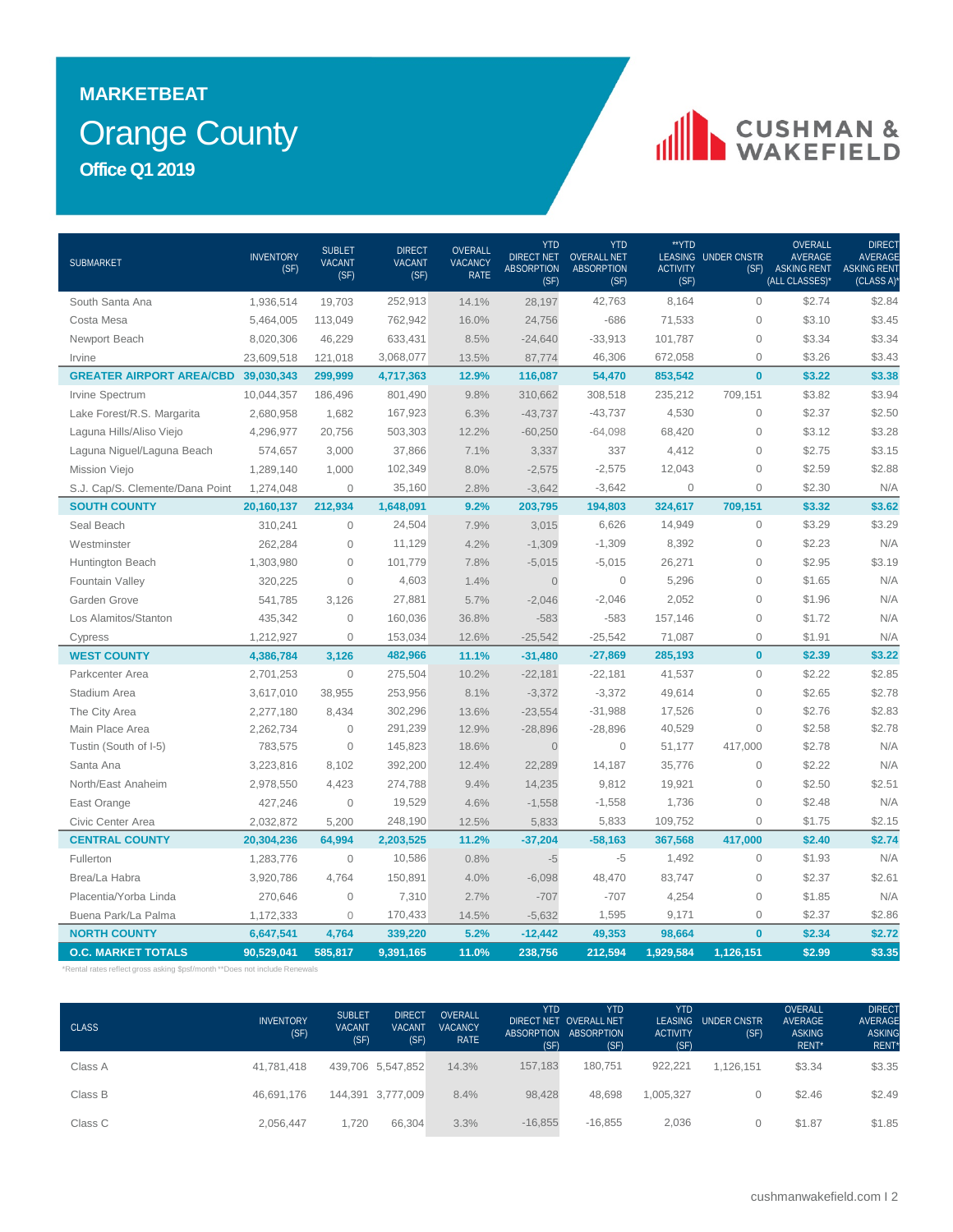## Orange County **MARKETBEAT Office Q1 2019**

# CUSHMAN &

## Key Lease Transactions Q1 2019

| <b>PROPERTY</b>       | <b>SF</b> | <b>TENANT</b>                 | <b>TRANSACTION TYPE</b> | <b>SUBMARKET</b> |
|-----------------------|-----------|-------------------------------|-------------------------|------------------|
| 3131 Katella Avenue   | 150,205   | Epson America                 | New Lease               | Los Alamitos     |
| 3161 Michelson Drive  | 97,587    | Hyundai Capital               | Renewal*                | <b>Irvine</b>    |
| 5270 California Drive | 84,380    | <b>UCI Applied Innovation</b> | New Lease               | Irvine           |
| 200 W Santa Ana Blvd  | 78,609    | County of Orange              | Renewal/Expansion*      | Santa Ana        |
| 2211 Michelson Blvd   | 71,076    | WeWork                        | New Lease               | Irvine           |
| 3349 Michelson Blvd   | 60,400    | Hana                          | New Lease               | Irvine           |
| 42 Discovery          | 53,840    | <b>SSB Realty</b>             | New Lease               | Irvine Spectrum  |
| 50 Pointe Drive       | 53,335    | <b>Union Bank</b>             | Sublease                | <b>Brea</b>      |

\*Renewal – not included in Leasing Activity Statistics

## Key Sales Transactions Q1 2019

| <b>PROPERTY</b>                                            | <b>SF</b> | <b>SELLER / BUYER</b>                        | PRICE / \$PSF        | <b>SUBMARKET</b> |
|------------------------------------------------------------|-----------|----------------------------------------------|----------------------|------------------|
| 5515 E La Palma / Canyon Corporate<br>Center               | 157.069   | Hines / Klein Investments LP                 | \$40,648,000 / \$259 | Anaheim          |
| 1665 - 1675 Scenic & 3535 Hyland /<br>Scenic Business Park | 109.958   | The Blackstone Group / Tim Nguyen            | \$24,300,718 / \$221 | Costa Mesa       |
| 765 The City Dr / City Centre II                           | 98.471    | Colton Company / Lincoln Property<br>Company | \$18,890,676 / \$192 | Orange           |
| 3350 E Birch St / Birch Corporate Center                   | 70.590    | Glenborough Corp. / Alamitos<br>Associates   | \$14,000,000 / \$198 | <b>Brea</b>      |
| 2300 E Katella Ave / Stadium Towers                        | 68,534    | Colton Company / Lincoln Property<br>Company | \$14,106,353 / \$206 | Anaheim          |
| 23041 Avenida De La Carlota / Plaza<br>Pointe              | 63.418    | Colton Company / Lincoln Property<br>Company | \$12,924,588 / \$204 | Laguna Hills     |